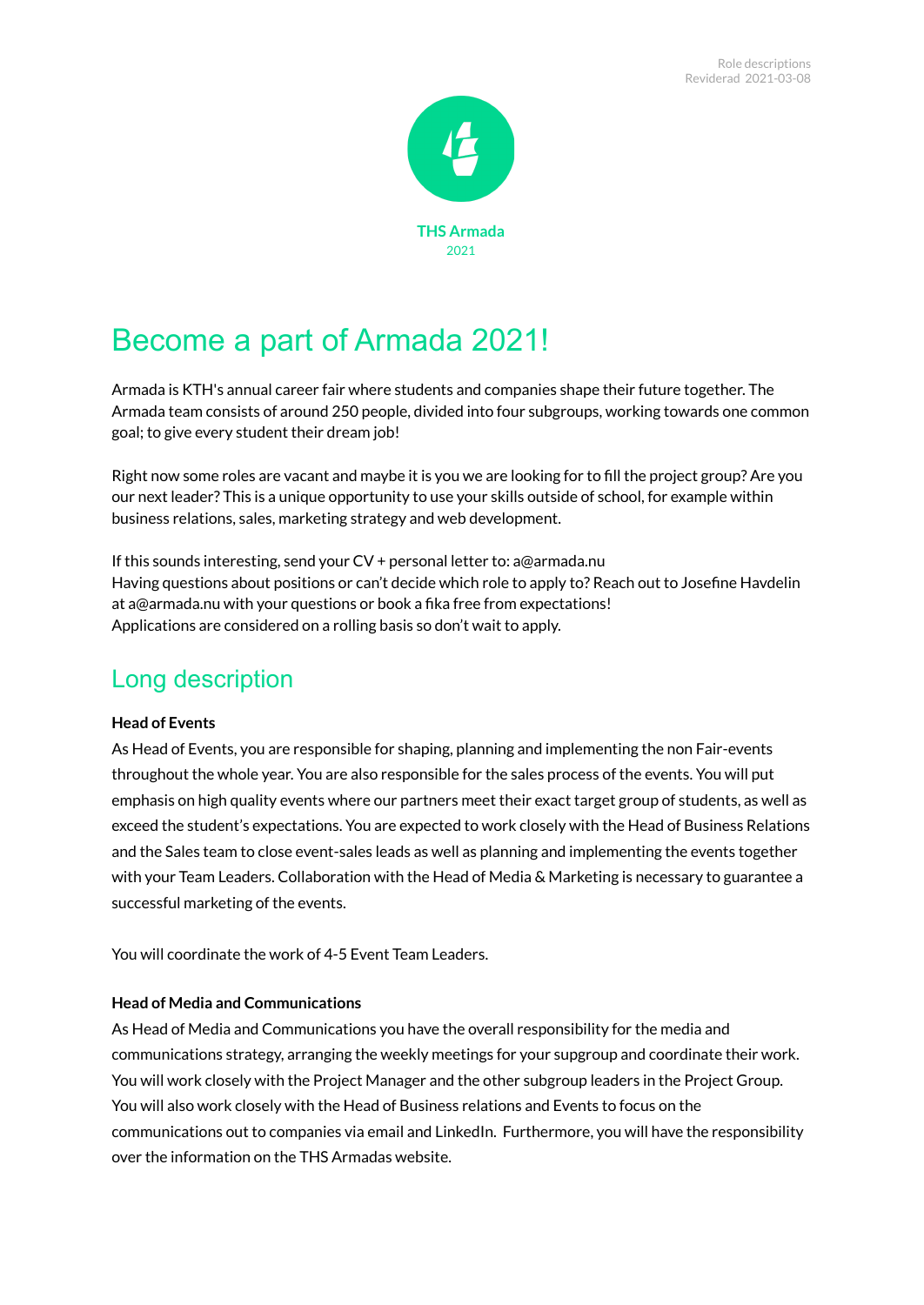

You have the overall responsibility for your team's budget.

### **Head of Media & Marketing**

As Head of Media & Marketing, you are responsible for the coordination and strategy of all media related activities the project undertakes. You will be in charge of growing and advertising the THS Armada brand on social media, come up and create new content and also create content that has been tasked by the THS Armada organisation. The role is very fluid and will give you the opportunity to come up with your own creative ideas and contributions to the project. You will handle a large budget.

You will coordinate the work of three individual groups. Therefore, the role requires that you have great leadership, communication and organizational skills. When your operation team members are appointed in the spring, the role will change slightly since you will be coordinating the work among your team leaders.

You will coordinate the work of 1 Photo Team Coordinator, The Film crew (4), 1 Film crew coordinator, 1 Copywriter and 1-2 Marketing Coordinators.

#### **Head of Human Resources**

As Head of Human Resources, you are responsible for setting up a recruitment strategy as well as planning and implementing it over two different recruitment periods. In the first recruitment period, you are responsible for planning the campaign together with the Head of Media & Marketing. You are also responsible for planning the kick-offs with Team Leaders and Hosts after their respective recruitment period. In addition, you handle the continuous stream of all internal information in the organisation. During the fall, you will plan and book the final event that includes all team members in THS Armada. During the fair, you are responsible for the reception of visiting university representatives and their banquet together with your Team Leaders and their Hosts.

You will coordinate the work of 1-2 University Relations Team Leaders and 1 Talent Team Leader.

#### **Head of Internal Systems**

As Head of Internal Systems, you will work as a team leader of the internal systems developers (backend developers) of the IT team. The AIS is built in Django, thus experience in Python is a requirement. It is expected that you work tightly with the Head of IT and your group of developers. You will work as the link between the Head of IT and the developers, by translating the broader goals developed by Head of IT into concrete tasks for the developers to work with. Goals for 2021 is to start the development of a